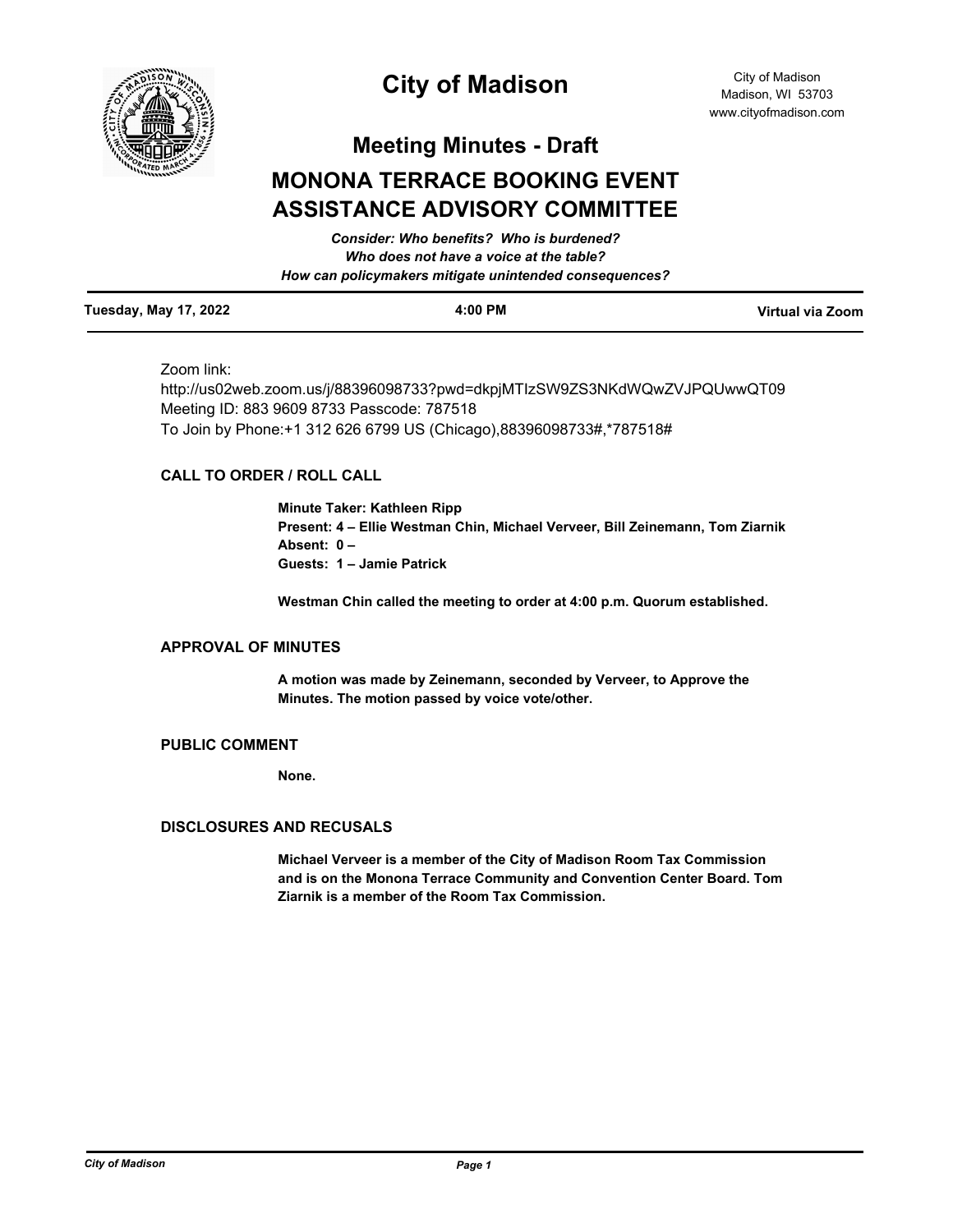# **REVIEW FUND ACTIVITY**

**1. [71391](http://madison.legistar.com/gateway.aspx?m=l&id=/matter.aspx?key=83320)** Fund Availability - Fund Activity Memo

*Attachments:* [2022-05-17\\_Fund\\_Activity\\_Memo.pdf](http://madison.legistar.com/gateway.aspx?M=F&ID=c9e62978-7437-43c2-a734-8408e315b6e0.pdf)

**Westman Chin reviewed the Fund Activity Memo which reflects for calendar year 2022, the committee has \$200,000 to appropriate. After the February 8, 2022, meeting, there existed a balance in the fund of \$207,721. Re-appropriations of \$92,294, leaves the committee with available funds of \$300,015 to consider and appropriate at this meeting. There are six new event requests and the annual fund administration fee on the agenda totaling \$198,925, which will leave a balance of \$101,090 in the fund.**

#### **REVIEW FUTURE FUND REQUESTS**

**2. [71382](http://madison.legistar.com/gateway.aspx?m=l&id=/matter.aspx?key=83311)** MT BEA Annual Fund Administration Fee

**This is an annual fee as payable as stated in the ordinance.**

**3. [71383](http://madison.legistar.com/gateway.aspx?m=l&id=/matter.aspx?key=83312)** Amer Geophysical Union - 2026 AbSciCon

*Attachments:* [AmerGeophysicalUnion2026AbSciCon.pdf](http://madison.legistar.com/gateway.aspx?M=F&ID=4fbeabec-3a33-4110-90be-79bbf26ebac9.pdf)

**BEA Request for \$34,275 for facility rental.** 

**A motion was made by Ziarnik, seconded by Zeinemann, to Approve. The motion passed by voice vote/other.**

**4. [71384](http://madison.legistar.com/gateway.aspx?m=l&id=/matter.aspx?key=83313)** USA Boxing - 2024 Olympic Trial & 2023 National Championships

*Attachments:* [USABoxing2024OlympicTrial2023Nationals.pdf](http://madison.legistar.com/gateway.aspx?M=F&ID=e09a1a3a-3b15-44b2-b40f-2c0620196d83.pdf)

**BEA Request for \$67,500 for facility rental.** 

**A motion was made by Ziarnik, seconded by Zeinemann, to Approve. The motion passed by voice vote/other.**

**5. [71385](http://madison.legistar.com/gateway.aspx?m=l&id=/matter.aspx?key=83314)** World Triathlon Corp - IRONMAN WI 2023

*Attachments:* [WorldTriathlonCorp2023IRONMAN.pdf](http://madison.legistar.com/gateway.aspx?M=F&ID=f3717b9a-4765-4b10-80f6-b046367f2384.pdf)

**BEA Request for \$29,000 for facility rental.**

**A motion was made by Ziarnik, seconded by Verveer, to Approve. The motion passed by voice vote/other.**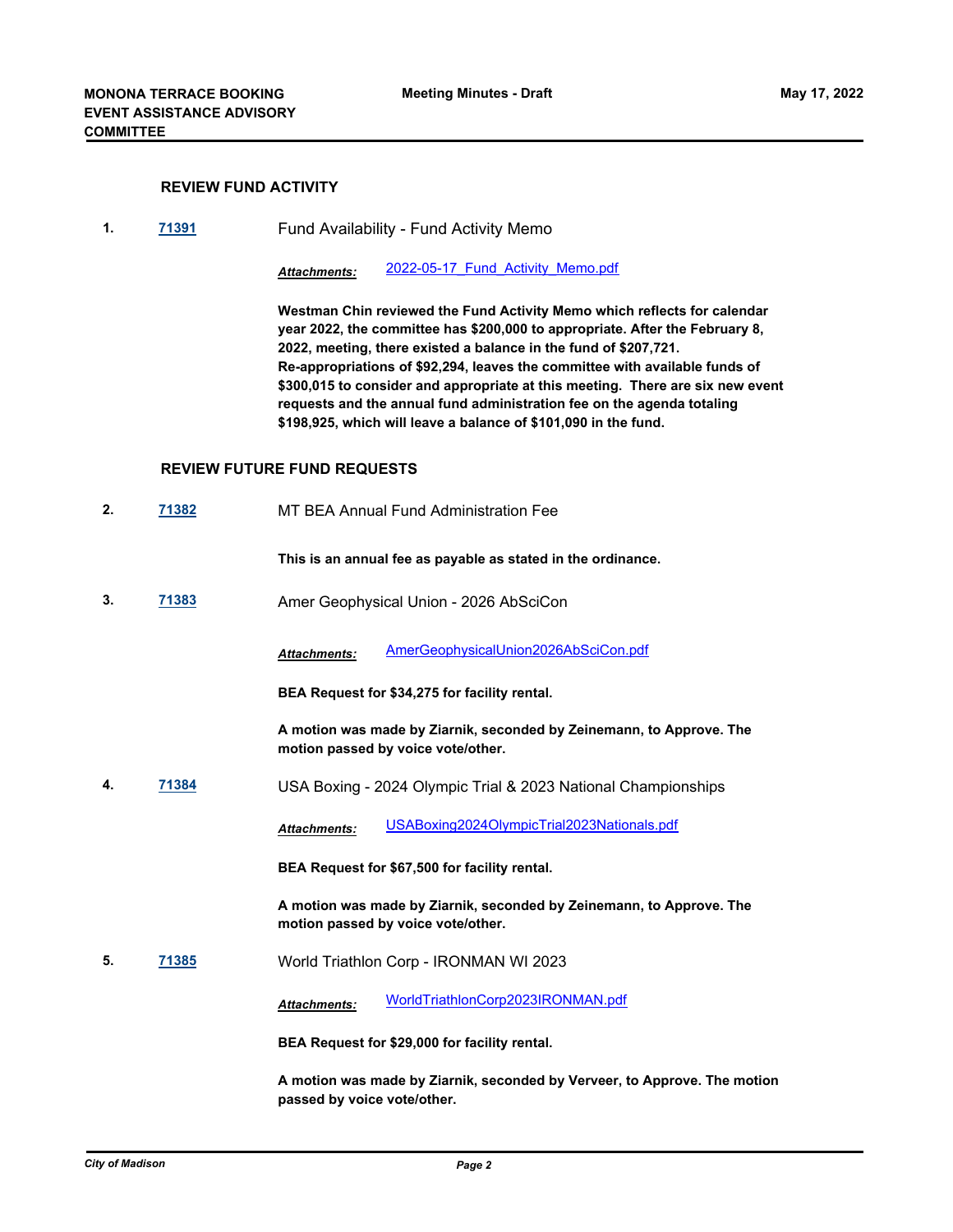| 6. | 71386 | Health Physics Society - 2025 Annual Mtg                                                                   |  |
|----|-------|------------------------------------------------------------------------------------------------------------|--|
|    |       | HealthPhysicsSociety2025.pdf<br>Attachments:                                                               |  |
|    |       | BEA Request for \$29,400 for facility rental.                                                              |  |
|    |       | A motion was made by Verveer, seconded by Ziarnik, to Approve. The motion<br>passed by voice vote/other.   |  |
| 7. | 71387 | American Society of Biomechanics - 2024 Annual Conference                                                  |  |
|    |       | AmerSocBiomechanics2024.pdf<br><b>Attachments:</b>                                                         |  |
|    |       | BEA Request for \$14,250 for facility rental.                                                              |  |
|    |       | A motion was made by Zeinemann, seconded by Verveer, to Approve. The<br>motion passed by voice vote/other. |  |
| 8. | 71388 | American Assoc of Teachers of Japanese - 2024 ICJLE                                                        |  |
|    |       | AmerAssocTeachersJapanese2024.pdf<br><b>Attachments:</b>                                                   |  |
|    |       | This agenda item was removed for consideration.                                                            |  |

# **ROLL-OVER OF FUNDS REQUEST**

**9. [71389](http://madison.legistar.com/gateway.aspx?m=l&id=/matter.aspx?key=83318)** Roll-over of funds requests

*Attachments:* [Rollover of Fund Requests 5-17-2022.pdf](http://madison.legistar.com/gateway.aspx?M=F&ID=a68cd1f8-0c12-419a-be77-cf586413fa47.pdf)

**A motion was made by Verveer, seconded by Ziarnik, to Approve. The motion passed by voice vote/other.**

# **EXCEPTION REQUEST**

**10. [71390](http://madison.legistar.com/gateway.aspx?m=l&id=/matter.aspx?key=83319)** Exception Request

*Attachments:* [Exception Request.pdf](http://madison.legistar.com/gateway.aspx?M=F&ID=99dc0ea9-b975-49ae-ac88-90a1f87b1c06.pdf)

**Public Relations Society of America has requested an exception that the 85% slippage on pick-up rooms for MT BEA fund payout be revised to 75%, for the PRSA Travel & Tourism Conference contracted at Monona Terrace for June 18-21, 2023.**

**A motion was made by Ziarnik, seconded by Verveer, to Approve. The motion passed by voice vote/other.**